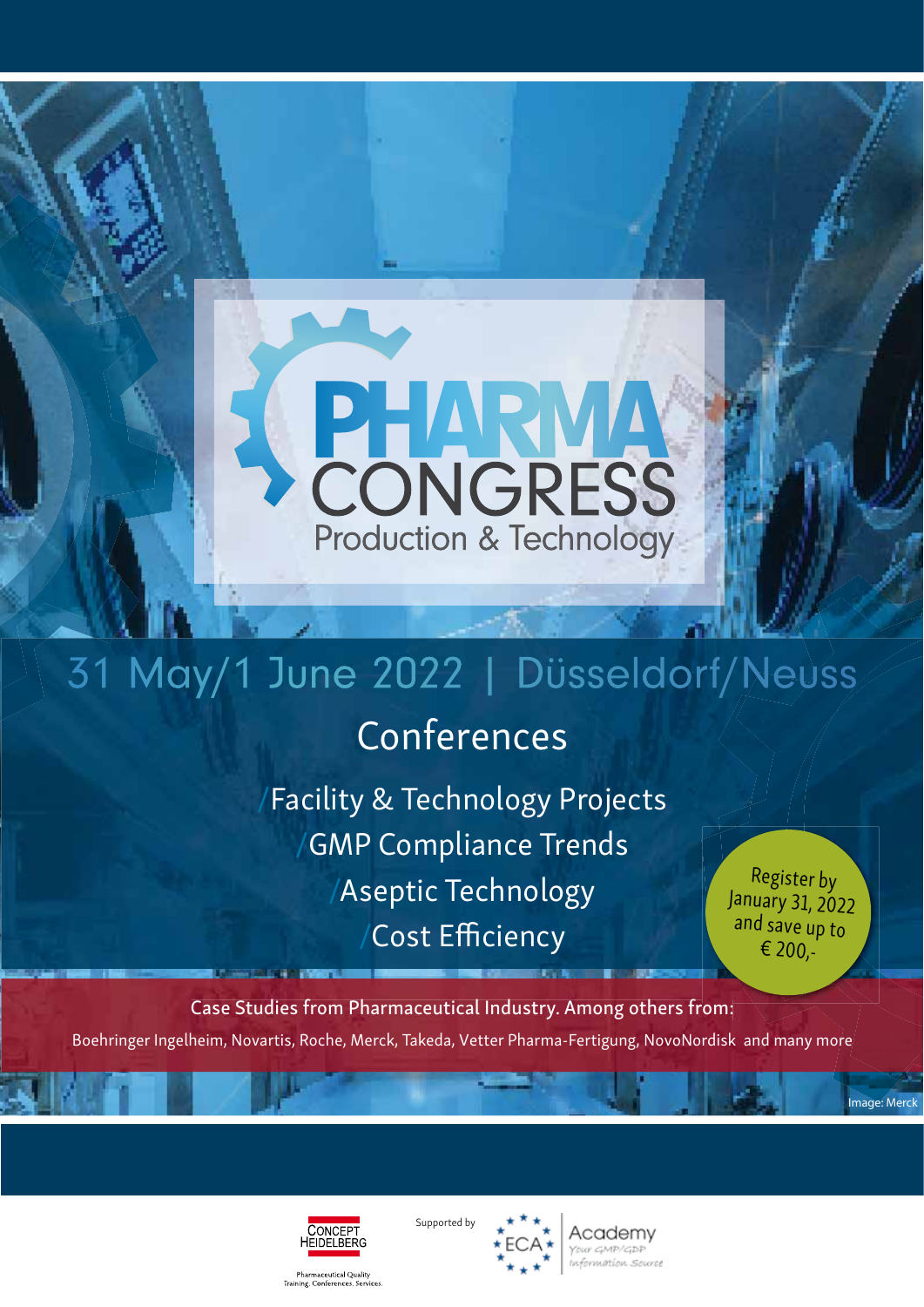### Overview

Benefit from your colleagues' experience and from the direct information exchange at the Pharma Congress 2022 again. The guiding theme from 31 May - 1 June 2022 will once more be "users report for users". And as before, speakers will report about the challenges in their everyday business and about possible solution approaches.

#### The Conferences

| <b>Conference</b>              | 31 May | 1 June                   |
|--------------------------------|--------|--------------------------|
| Facility & Technology Projects |        | $\blacktriangledown$     |
| GMP Compliance Trends          |        | V                        |
| Aseptic Technology             |        |                          |
| • Cost Efficiency              |        | $\overline{\mathcal{L}}$ |
| Exhibition PharmaTechnica      |        |                          |

### Exhibition



Parallel to the conferences there will be the exhibition PharmaTechnica. Take advantage of this opportunity to get to know new technologies, products and services at the stands of the exhibitors.

#### Fees

Early Bird until 31 January 2022: € 590,- for the one day ticket plus VAT, from 1 February 2022  $\epsilon$  690,- plus VAT. These one day tickets allow you to follow any conference offered that day (you can also switch between the conferences any time). They include a lunch and beverages during the conferences and in breaks as well as the social event on the evening of the first congress day. Charges are payable after receipt of invoice. Please note that due to the special fees for the congress, ECA membership discounts are not applicable.

Location

Crowne Plaza Congress Centrum Düsseldorf / Neuss Rheinallee 1 41460 Neuss Tel.: +49 (0) 2131 77 - 00 Fax: +49 (0) 2131 77 - 1367 emailus@cphotelduesseldorfneuss.com

### Contact

For questions regarding content:

Dr. Andreas Mangel (Operations Director), Phone +49 (0)6221/84 44 41, E-Mail: mangel@concept-heidelberg.de.

Dr Robert Eicher (Operations Director), Phone +49 (0)6221/84 44 12, E-Mail: eicher@concept-heidelberg.de.

#### Ronny Strohwald (Organisation Manager), Phone +49 (0) 6221/84 44 51, E-Mail: strohwald@concept-heidelberg.de. Detlef Benesch (Organisation Manager), Phone +49 (0)6221/84 44 45, E-Mail: benesch@concept-heidelberg.de.

For questions regarding the organisation:

#### Please note

Exhibition Visit: The exhibition will also be open to visitors on both days who are not attending the Congress. Please be aware, though, that you will need to register in advance of the free of charge visit. The visit of the exhibition does not entitle you to also attend any of the conferences.

Congress Materials: Please note that there will not be any print-outs at the Congress. Instead you will receive all presentations prior to the Congress as Downloads.

Room Reservations: There will be no room reservations via Concept Heidelberg. Please book your hotel room directly with the reservation form which you will receive together with your confirmation/invoice! Charges are payable after receipt of the invoice.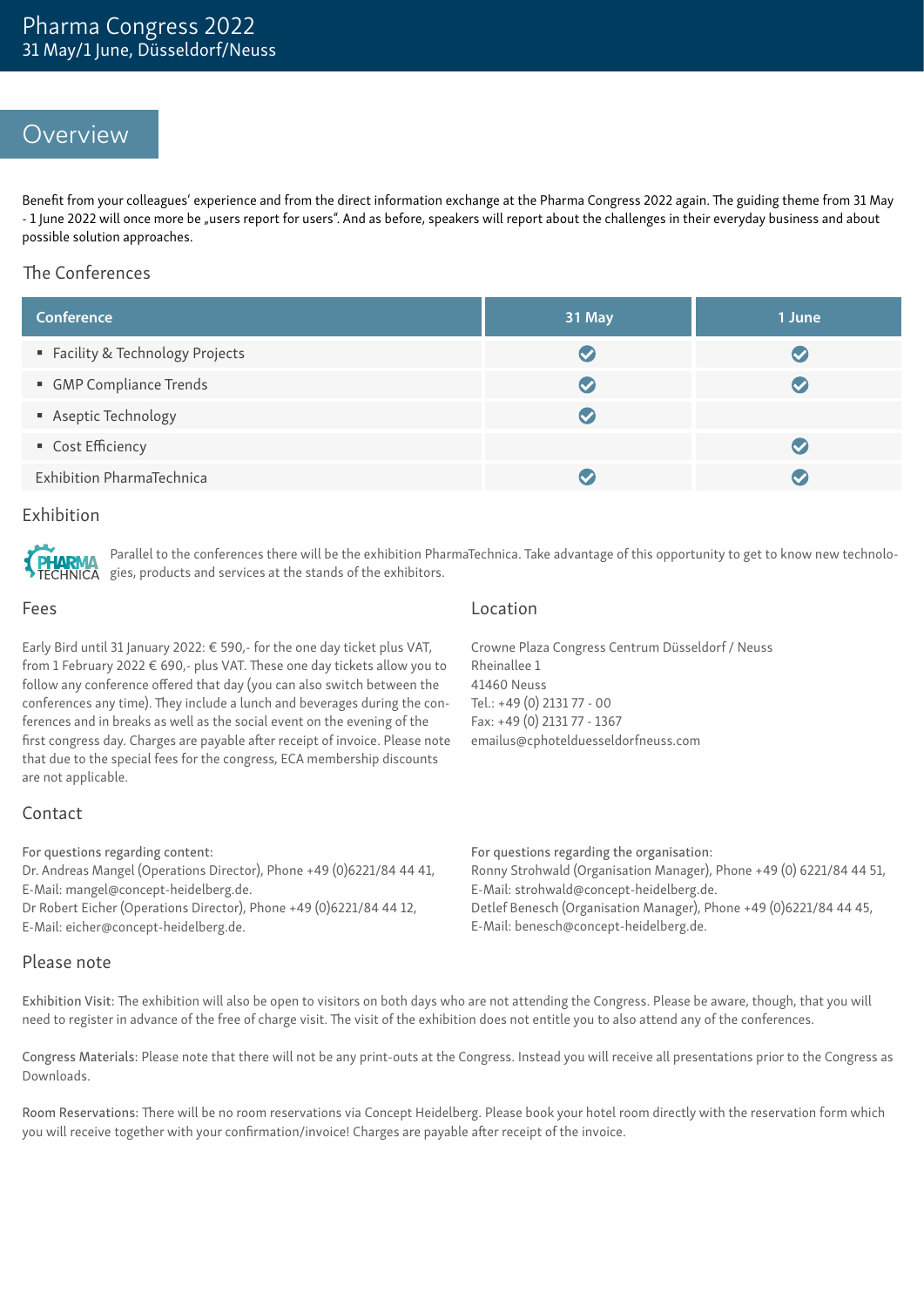### Speakers

Here is an excerpt from the list of our speakers (constantly updated):

Bianca Bohrer *CEO, PSM*

Guido Bünder *BPE Senior Manager, Boehringer Ingelheim microParts*

Dr Michael Eakins *Eakins & Associates, USP Expert Committee Member*

Rudolf Markus Fink *Head of Unit Qualification Cell Culture, Boehringer Ingelheim* 

Alfred Gilgen *Computer Systems Validation Specialist, CSL Behring Switzerland*

Volker Glück *Senior Project Manager, Boehringer Ingelheim*

Lena Hartling *Roche Diagnostics*

Marko Hahn *Technical Project Lead, Roche Diagnostics*

Dr Charles Heise *Senior Staff Scientist BioProcess Strategy & Development, Fujifilm*

Dr Philip Hörsch *Director QA - Validation/Risk Management/Trending, Vetter Pharma-Fertigung*

Christoph Holzmann *Commissioning and Qualification Expert, MSD AH Danube Biotech*

John Honey *Head of Site Engineering, Roche Penzberg*

Lars Hovmand-Lyster *Senior Engineering Specialist, Novo Nordisk*

Matthias Klein *Director Aseptic Filling, CSL Behring*

Benjamin Ledermann *Expert Freeze Drying Technology, GEA* Dr Daniel Minör *Senior Manager Production, IDT Biologika*

Maria Jasmin Müller *Expert room decontamination, IDT Biologika*

Dr Daniel Müller *Head of GMP Inspectorate, Local Authority of Baden Württemberg*

Steffen Mörler *Project Excellence Lead, CSL Behring*

Björn Niemczak *Site Head, Merz Pharma*

Franck Pavan *Director, GTP Nano*

Balasubramanian Ramaiah *Senior Manager Quality / Responsible Person, Accord Healthcare* 

Ute Schleyer *Project Manager Pharmaceutical Technology, Vetter Pharma-Fertigung*

Dr Martin Schwab *Site Manager, Vetter Development Services Austria*

Frank Streil *Director Technical and Scientific Affairs, TEVA*

Dr Frank Thielmann *Head Lean - Global Operational Excellence, Takeda*

Steliyan Tinkov *Senior Quality Assurance Specialist, Lonza AG*

Dr Andreas Weber *Vice President CID Commercial Interface & Development - Technical Services, Evonik*

Dr Markus Weigandt *Head Pharmaceutical Technologies, Merck Healthcare*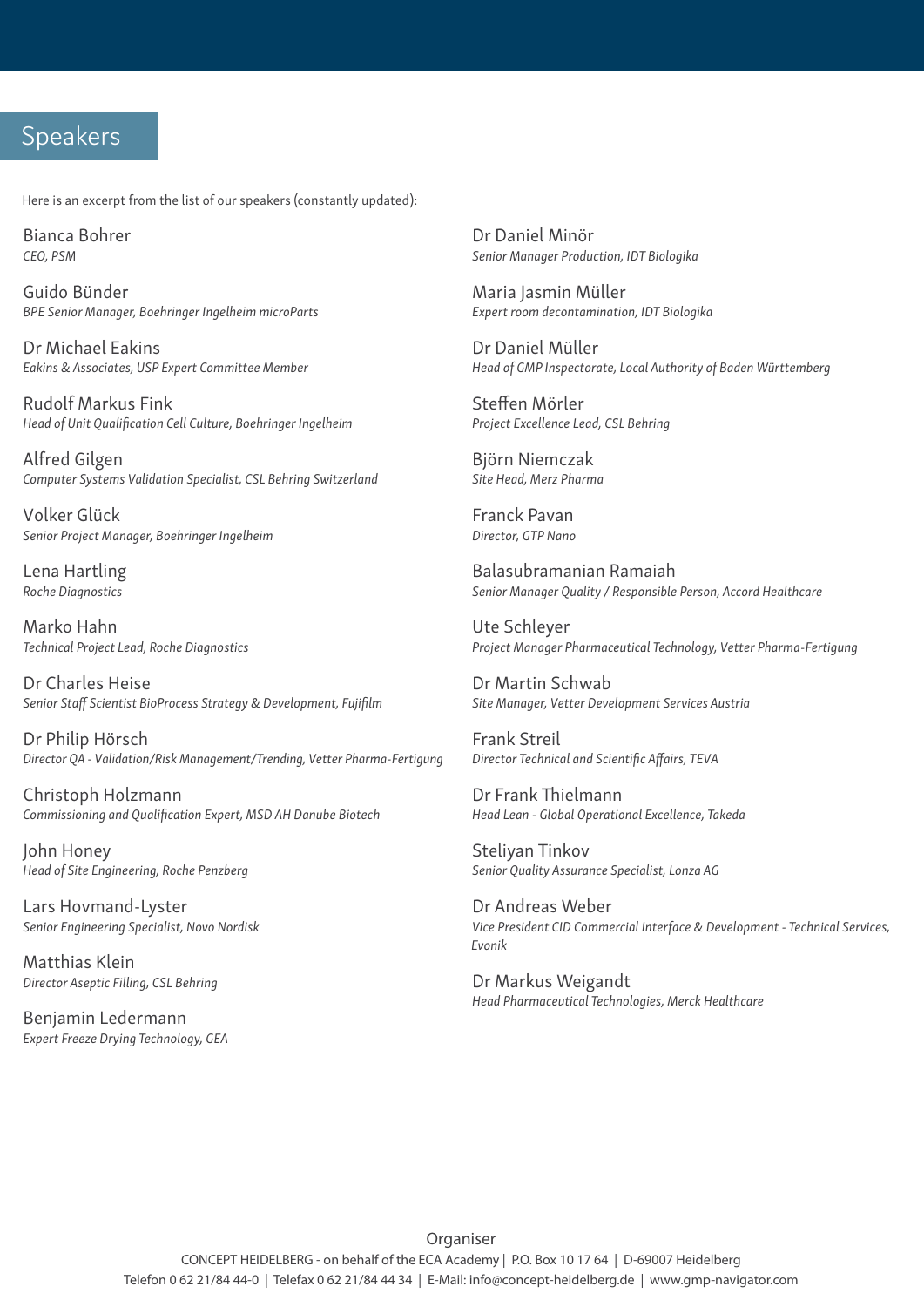## Facility & Technology Projects | 31 May – 1 June

The focus of this conference is on innovative investment projects and their GMP-compliant, technical realisation.

State-of-the-art greenfield, brownfield and pharmaceutical technology projects will be presented by the "pharmaceutical user" under the motto "Users report for users".

Compliance with GMP requirements is mandatory in these projects, although those are usually described in little detail in guidelines from authorities. Benchmarking with other companies in the pharmaceutical industry is all the more important here in order to derive the current state of the art.

Among others, the following projects will be presented:

- Merck's new modular GMP plant for clinical DP manufacturing
- Boehringer Ingelheim: How to spend 700Mio€? The Large Scale Cell Culture (LSC) program
- Novo Nordisk: Closed Systems in CNC Ballroom, A Risk Based Approach
- CSL Behring Challenges due to limited space in the existing building during construction phase
- Roche: CAPEX Project Delivery for What Patients Need Now
- Vetter Pharma: Integration of an existing pharmaceutical manufacturing site into Vetter's development services
- IDT Biologika: Design & Implementation of a new flexible (modular) vaccine production facility
- Boehringer Ingelheim: New Solid Launch Facility for Containment
- Fujifilm: Multifunctional Single-Use Purification System for connected and integrated Continuous Processing



Image: Boehringer Ingelheim

### GMP Compliance Trends | 31 May – 1 June

This conference will present and discuss current and upcoming GMP requirements from regulatory guidelines that impact pharmaceutical engineering and technologies.

Speakers are representatives of the authorities or come from pharmaceutical companies. Upcoming changes or the technical implementation of current regulations already in force are discussed. An important aspect is also how GMP compliance can be maintained in times of a pandemic.

### Among others, the following projects will be presented:

- Update on USP's Bioreactivity, Extractables & Leachables and Glass Containers Packaging Chapters
- Vetter Pharma: Ensuring Data Integrity in the Daily Practice of Pharmaceutical Manufacturing
- Experience from COVID-19-pandemic a GMDP-inspectorate's view
- Accord Healthcare : GMP compliance Trends during COVID-19 outbreak A pharmaceutical user's view
- Local GMP Authority of BW, Germany: Update Annex 1
- BIPSO: Quality Assurance for Contrast Media Parametric Release & New Annex 1
- MSD: From Risk Analyses to Traceability Matrix 4.0
- Novartis: Current status of online testing of the microbiological quality of pharmaceutical water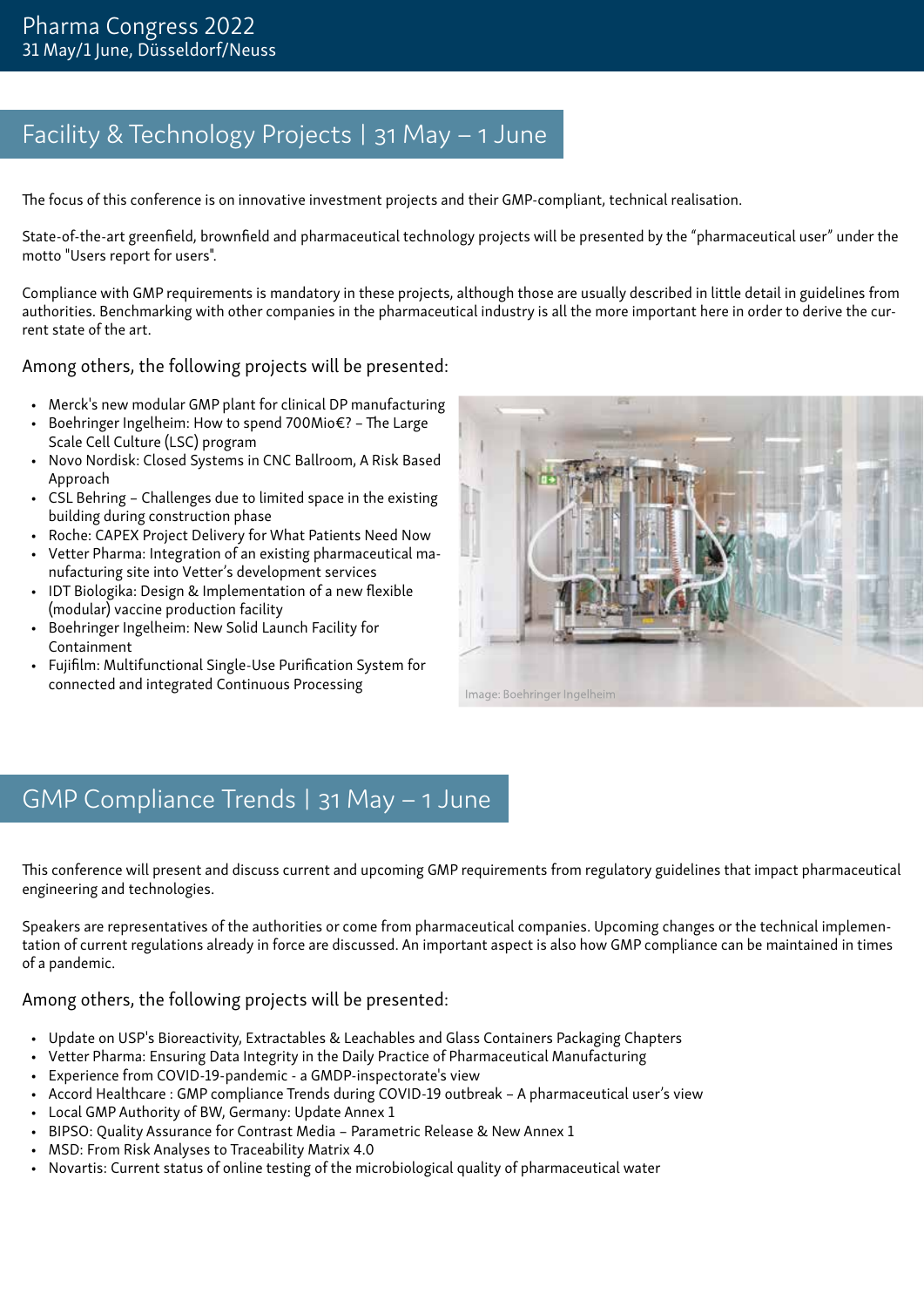## Aseptic Technology | 31 May

GMP regulations only define general requirements for equipment – it has to be suitable for the intended work process, easy to clean and without any negative influence on the product quality. Questions like how these general requirements have to be fulfilled concretely in sterile manufacture, which points call for special attention and which new technologies will be used in the future are in this conference's focus. Speakers from the pharmaceutical industry and from planning and engineering companies deal with pivotal developments in the field of sterile manufacture.

### Among others, the following projects will be presented:

- Vetter Pharma Fertigung: A new industry standard for automated fill & finish of small batches
- Roche Diagnostics: Smart Robotic Solutions for Pharma Applications
- IDT: Bio-decontamination of 1,500 m2 pharma production using one fully automated decontamination system
- GEA: Novel ways of rapid freeze drying
- GTP-Bioways: Use and design of disposable filling isolator technology
- PSM: Future robotics in aseptic fill& finish View of a CDMO
- Roche Diagnostics: STISO® with DECOpulse® 3x validated Sterility Test Isolators for Roche Microbiology



### Cost Efficiency | 1 June

One part of this conference aims at showing best-practice examples on how to implement Operational Excellence in the pharmaceutical industry. This is not only business but also quality driven. Examples of major pharmaceutical companies will be shown and discussed. Another topic regarding efficiency is the implementation of Industry 4.0 – or even Pharma 4.0? This means the growing number of digitalization and networking projects that can be seen in pharmaceutical industry. An important question is, how the data obtained can or should be used regarding product quality. Data integrity is still a hot topic, combining GMP compliance and data management.

### Among others, the following projects will be presented:

- Lonza: Current manufacturing compliance & efficiency trends and their implementation
- Boehringer Ingelheim microParts: Step by step to more efficiency from company objectives to process improvement
- Modernization & Digitalization at TEVA Operations
- Takeda: Process Mapping to identify automation opportunities in pharmaceutical manufacturing
- CSL Behring: Automatic Processing of Reports from Environmental Monitoring Systems
- Evonik: Harmonisation of Industry 4.0 interfaces